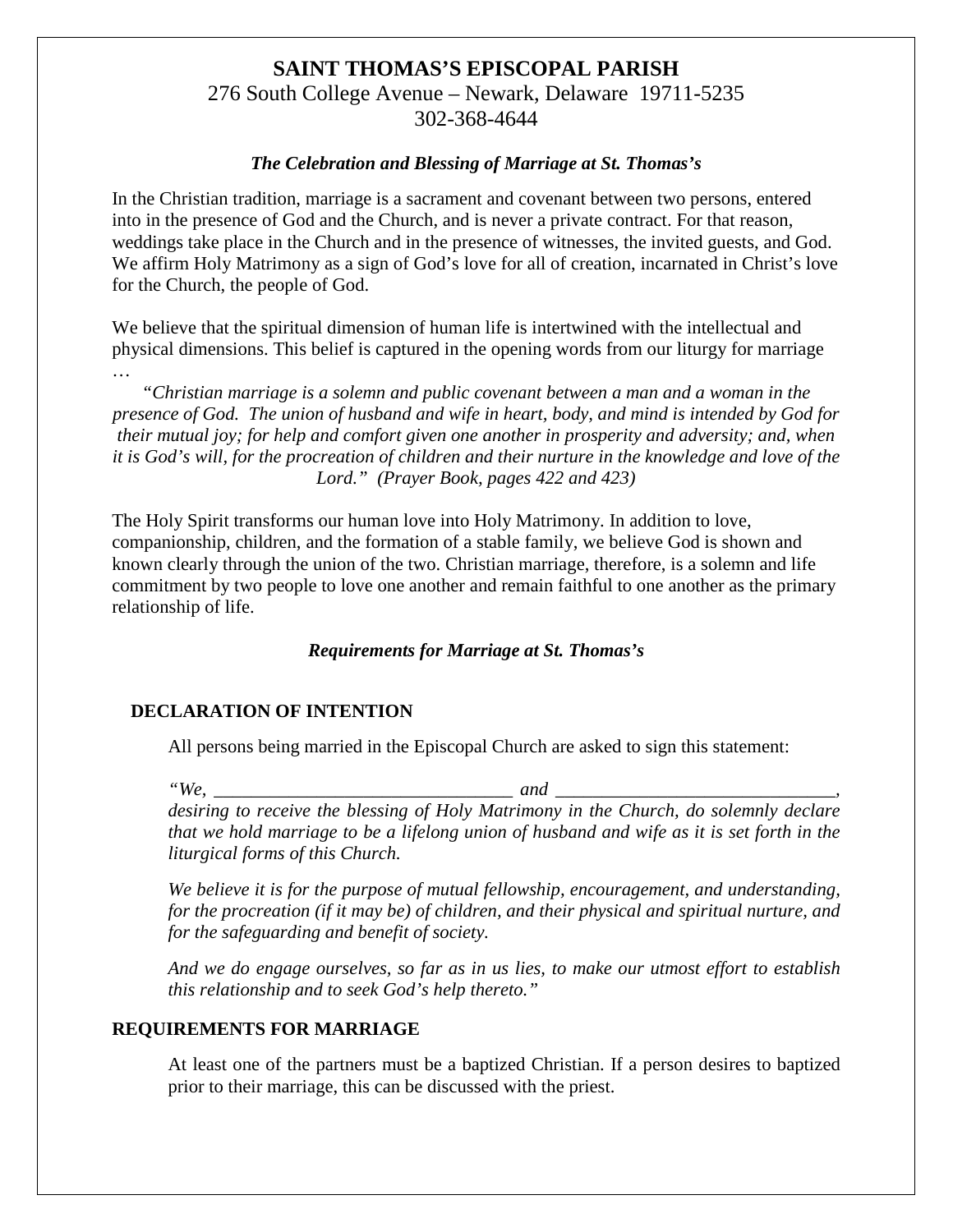# **APPLYING FOR MARRIAGE**

As soon as possible after you know that you are going to be married, contact the Church. You will be sent an Application for Marriage form which should be returned to the Church as soon as possible. You may discuss tentative dates and times for the wedding ceremony, but no definite plans may be made until after an initial meeting with the clergy person who will officiate. The sooner such a meeting can be held the better.

### **PRE-MARRIAGE COUNSELING**

Clergy in the Episcopal Church are required to instruct couples in the meaning of Christian marriage, to assess their readiness for such a relationship, and to prepare them for the wedding ceremony. Arrangements for the counseling will be made by the priest who will perform the ceremony. There may be a referral to a professional counselor if determined to be of help to the couple as a result of their meetings with the priest.

#### **DIVORCED PERSONS**

Divorced persons may be married at St. Thomas's. The procedure in the Episcopal Church for remarriage after divorce is for the parish priest, after meeting with the couple and being provided with a legal copy of the divorce decree, to determine whether to commend the proposed marriage to the Bishop. If the priest makes such a recommendation, there is a form which both the priest and the couple must complete. This is sent with a covering letter from the priest to the Bishop. If the Bishop approves, the plans for the marriage may then proceed.

#### **THE WEDDING SERVICE**

"The Celebration and Blessing of a Marriage" is found in the Book of Common Prayer, pages 423-432. Some variations in the service are permissible in consultation with the priest. The service includes an introduction, lessons from scripture or other sources, the marriage vows, prayers, the blessing of the marriage, and the Holy Communion (which may be omitted).

#### **MUSIC**

Although not required, music adds greatly to the joy of the ceremony. The Director of Music at St. Thomas's will be contacted by the couple after the date of the ceremony has been approved by the priest. The Director of Music can suggest processional pieces, solos, and other elements. The Director of Music is in charge of all music and only musicians approved by and/or engaged by him may play or sing, in consultation and agreement with the priest as necessary.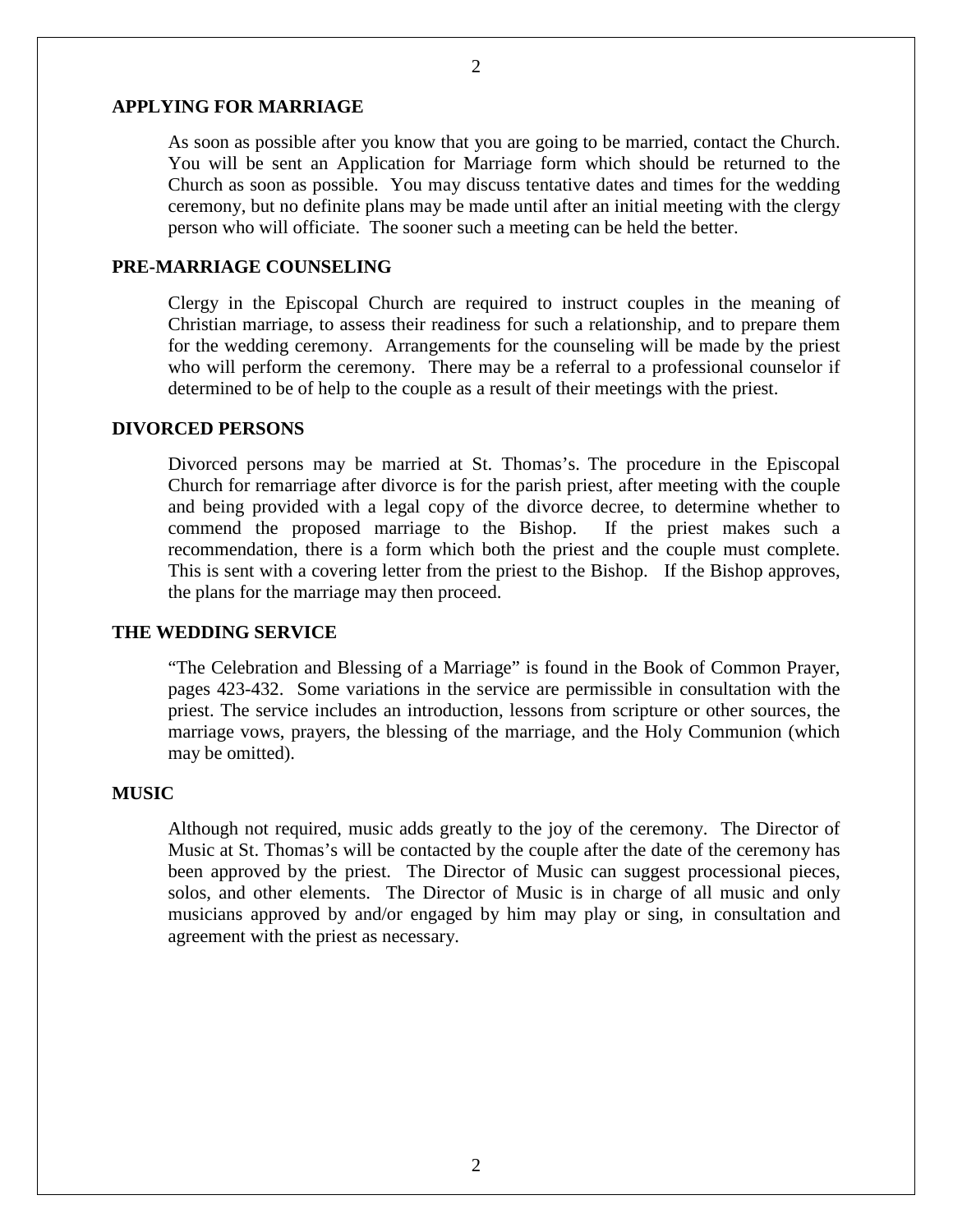## **THE REHEARSAL**

The rehearsal is an integral part of the wedding event and is usually scheduled for the day before the wedding. Expected to be at the rehearsal are all members of the wedding party, the parents of the bride and groom, and any other participants such as readers of the lessons.

The rehearsal itself is held in the church and is conducted by the officiating priest. The parish wedding coordinator will supervise the entrance and recessional processions both at the rehearsal and at the wedding. "Wedding Consultants" are not needed for any aspects of the service in the Church.

## **POLICIES OF THE PARISH**

Persons being married at St. Thomas's are asked to abide by these understandings and practices:

- a. Public worship. Weddings are public services of corporate worship to which all are welcome and in which the whole congregation takes part along with the wedding party.
- b. Flowers, Flowers, if desired, are purchased and arranged by the Flower Guild of St. Thomas's, which will make the best possible effort to fulfill the wishes of the wedding party.
- c. Rice, confetti, bird seed, rose petals, or other things thrown are, for maintenance and safety reasons, prohibited in the church or outside.
- d. Runners are dangerous and are not allowed.
- e. "Unity candles" are not part of our service.
- f. Photographs: Pictures may be taken prior to the service and in the Narthex during the procession. After that, to preserve the integrity of the wedding as a service of worship, photographs are forbidden until the couple is leaving the Church. The official photographer may take pictures during the service from the balcony only, using available light and without flash. Videotaping of the service is permitted under the same guidelines. All official photographers should speak with the officiating priest well before the service.
- g. Dressing for the wedding is best done before arriving at the Church.
- h. The officiating priest is in charge of the wedding and the rehearsal.
- i. Wedding leaflet: St. Thomas's may provide a printed order of service. The officiating priest will determine, in consultation with the couple, the format and contents before it is printed.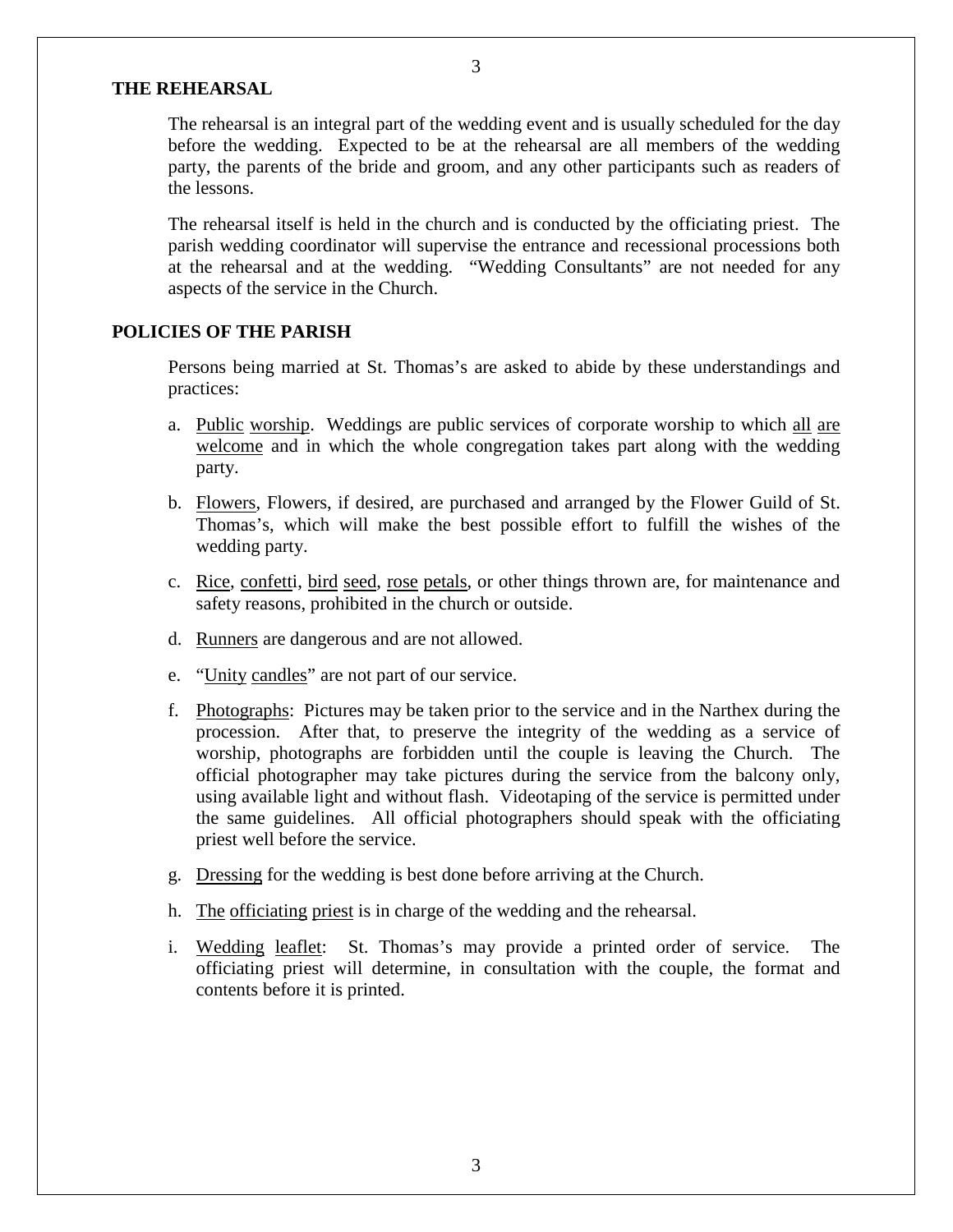# **THE WEDDING LICENSE**

A marriage license must be obtained from the Office of the Clerk of the Peace (571- 7590) in the City and County Building at 800 French Street, Wilmington /de 19801. The law requires that it be obtained not more than 30 days nor less than 4 days (for out-ofstate residents) or 1 day (when both are Delaware residents) before the ceremony. The license, along with a check covering all costs plus a donation, is to be given to the Parish Administrator of St. Thomas's one week before the wedding rehearsal.

#### **FEES AND HONORARIUMS**

It is appropriate for a donation to St. Thomas's in thanksgiving to God for all that marriage means. A guideline in determining the amount for this donation is to calculate a tithe [10%] of the total cost of the wedding. Again, this is simply a guideline and not an expectation. Conversation with the priest about this donation is appropriate and encouraged as desired. The donation will be placed in the general funds of the parish for expenses and opportunities of ministry.

There are fees are as follows:

- Flowers \$200. The Flower Guild of St. Thomas's will arrange a full version of the single arrangement on the lectern side of the chancel. Pew bows and/or pew arrangements are permitted and can be brought in by outside florists, but no other work by an outside florist is allowed in the church, or can be done by members of the wedding party. The pew bows/arrangements MUST be removed by the bridal party after the wedding. Arrangements should be made through the Flower Guild by calling the Guild Director.
- Organist \$175. Any special music, instrumentalists, or soloists would be a separate fee.
- Use of Great Hall \$150 for the services of the church sexton in room set up and clean up after reception.
- Clergy and Wedding Coordinator There is no charge for the use of the church, the services of the clergy, or the wedding coordinator. If the couple desires to offer an honorarium to the clergy and/or wedding coordinator, it is deeply appreciated yet not expected.

The fees and the donation should be given in the form of two checks, one payable to "St. Thomas's Church" for the flowers and general donation, a second made out directly to the organist and given to the Parish Administrator **one week before the wedding rehearsal, along with the wedding license.** If the Great Hall has been used for the wedding reception, a third check is made out to our sexton and given to the Parish Administrator. Likewise, honorarium for the clergy and wedding coordinator should be made directly to the person[s].

++++++++

Please contact the Parish Office 368-4644 if you have any questions regarding the above information or the plans for your wedding.

4